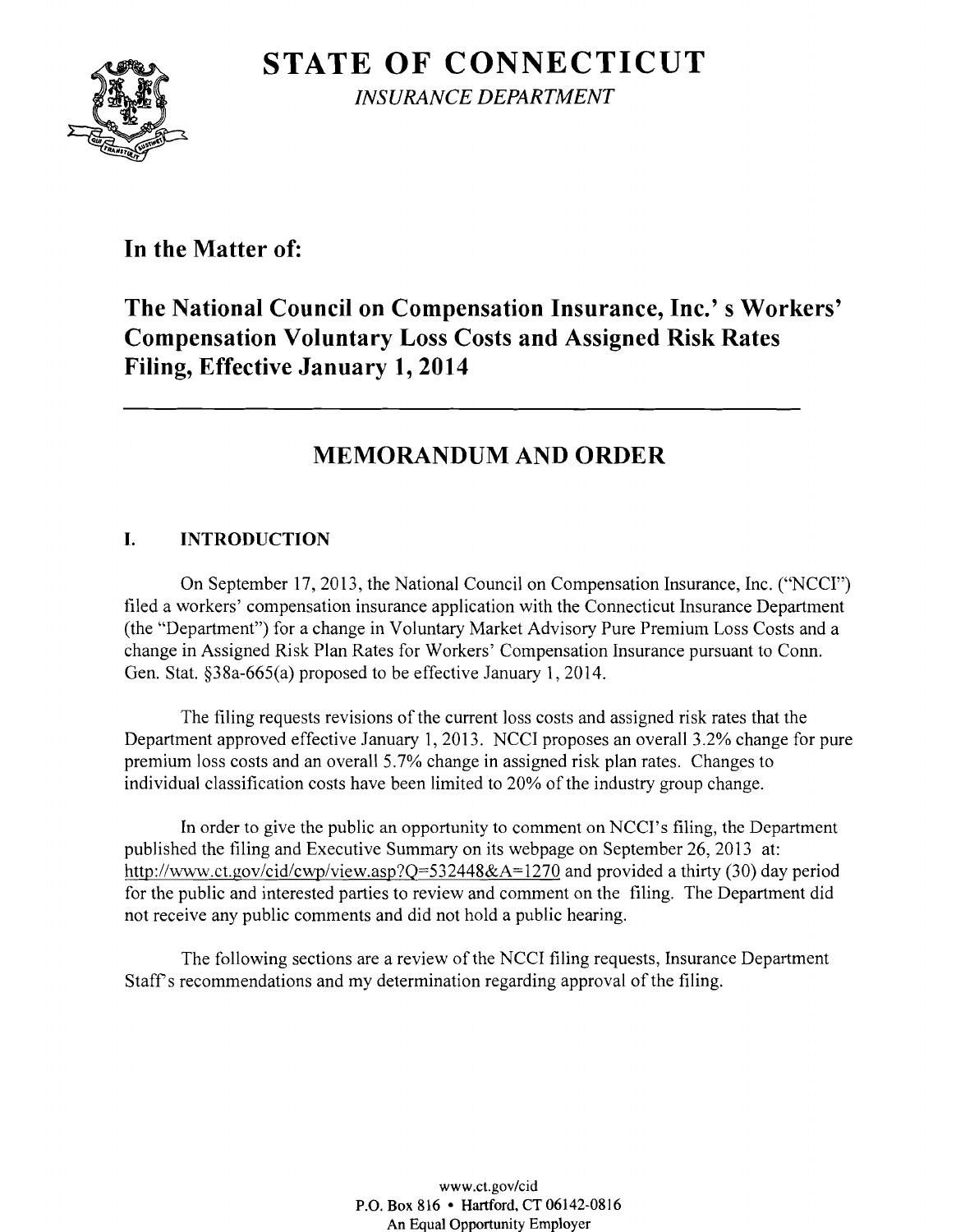#### **II. NCCI FILING REQUESTS**

1. NCCI's proposed changes in Voluntary Market Advisory Loss Costs reflects the following pure premium level changes:

| Industry Group                                                                         | <b>Voluntary Market</b><br>Pure Premium Advisory<br>Loss Costs<br>Change(%) |  |
|----------------------------------------------------------------------------------------|-----------------------------------------------------------------------------|--|
| Manufacturing<br>Contracting<br>Office & Clerical<br>Goods & Services<br>Miscellaneous | $+3.7$<br>$+3.5$<br>$+2.5$<br>$+2.3$<br>$+5.2$                              |  |
| <b>Overall Change</b><br>Requested                                                     | $+3.2\%$                                                                    |  |

2. The proposed change in Assigned Risk Plan Rates reflects the following rate level changes:

| <b>Industry Group</b> | Assigned Risk Plan<br>Rate Change (%) |
|-----------------------|---------------------------------------|
| Manufacturing         | $+6.2$                                |
| Contracting           | $+6.0$                                |
| Office & Clerical     | $+5.0$                                |
| Goods & Services      | $+4.7$                                |
| Miscellaneous         | $+7.7$                                |
| <b>Overall Change</b> | $+5.7%$                               |
| <b>Requested</b>      |                                       |

3. The components of the Advisory Loss Costs and Assigned Risk Plan Rate changes are comprised of the following elements:

| Component                       | Voluntary Market<br>Pure Premium<br>Change $(\frac{6}{6})$ | Assigned Risk<br>Plan Premium<br>Level Change $(\% )$ |
|---------------------------------|------------------------------------------------------------|-------------------------------------------------------|
| <b>Experience and Trend</b>     | $+3.2$                                                     | $+3.2$                                                |
| <b>Benefits</b>                 | 0.0                                                        | 0.0                                                   |
| Loss-Based Expenses             | 0.0                                                        | N/A                                                   |
| <b>Expenses</b>                 | N/A                                                        | $+2.4$                                                |
| <b>Overall Change Requested</b> | $+3.2\%$                                                   | $+5.7%$                                               |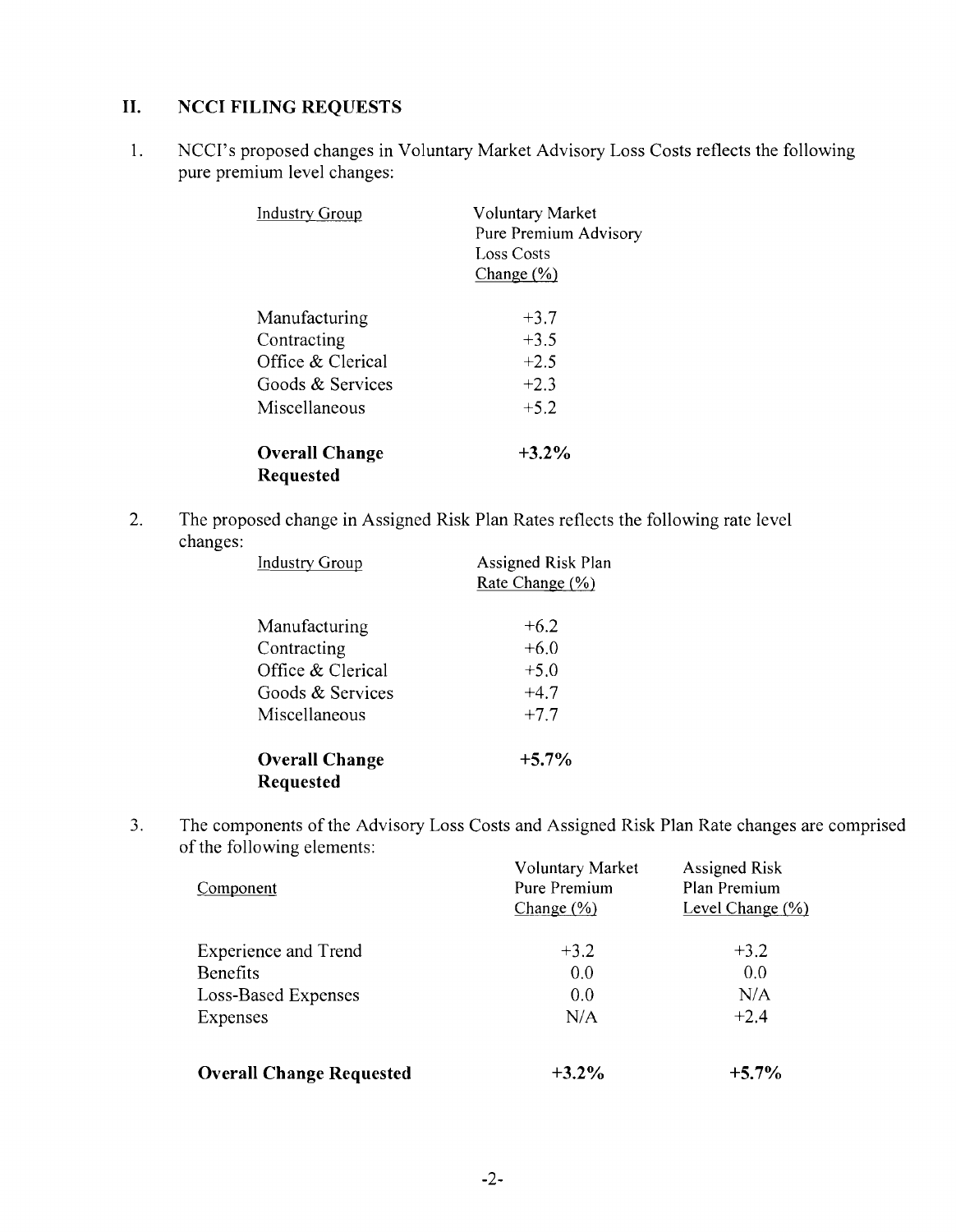- 4. The assessments due from employers for funding the cost of the Workers' Compensation Commission are 2.62% of losses. Insurance carriers pass through these assessments to employers. For the Voluntary Market and the Assigned Risk Plan, the assessment rate converted to a percentage of premium is 1.7% of standard premium. The assessment rate for "F" classifications, which provides coverage under the United States Longshore and Harbor Workers' Compensation Act and its extensions, is changing to 8.1% of total losses, with a proposed assessment on assigned risk standard premium and voluntary market standard premium of 4.9%.
- 5. The filing proposes to increase the maximum payroll for Executive Officers or Members of Limited Liability Companies from \$1,900 per week to \$2,300 per week.
- 6. The filing proposes to increase the maximum payroll for Athletic Teams from \$1,150 per week to \$1,200 per week.
- 7. The filing for the Assigned Risk Plan proposes a 4.7% provision for uncollectible premium.
- 8. The Average Weekly Wage on October 1, 2013 changed to \$1,184. NCCI estimates the impact of this change to be 0.0% on indemnity benefits.
- 9. The Practitioner Fee Schedule was revised effective July 15, 2013. NCCI estimates the impact of this change to be 0.0% on medical benefits.
- 10. The proposed Permissible Loss Ratio for the Assigned Risk Rate filing is 65.1%.

#### **III. DISCUSSION AND RECOMMENDATIONS**

#### A. Overall Advisory Loss Costs and Assigned Risk Plan Rates

Conn. Gen. Stat. §38a-665 establishes the standards, methods and criteria for the making and use of workers' compensation insurance rates in Connecticut. Conn. Gen. Stat. §38a-665 provides that no rates shall be excessive or inadequate, nor shall they be unfairly discriminatory. Conn. Gen. Stat. §38a-665(b) provides that consideration shall be given, to the extent possible, to: past and prospective loss experience; reasonable margin for profit and contingencies; past and prospective expenses both countrywide and those specially applicable to this state; investment income earned or realized both from unearned premium and loss reserve funds; and other relevant factors, including judgment factors.

The Department's staff determined that overall cost levels are increasing for the assigned risk rates and for the voluntary market advisory loss costs. The cost levels for this filing are based on Connecticut loss experience for policy years 2010 and 2011. NCCI adjusts past losses to current conditions using adjustment methods, which make the magnitude of the change very sensitive to their assumptions. Critical assumptions include those for trend, loss development and experience period. Department staff reviewed the assumptions included in these filings for reasonableness, including the econometric forecast values and recommends approval of the NCCI filing.